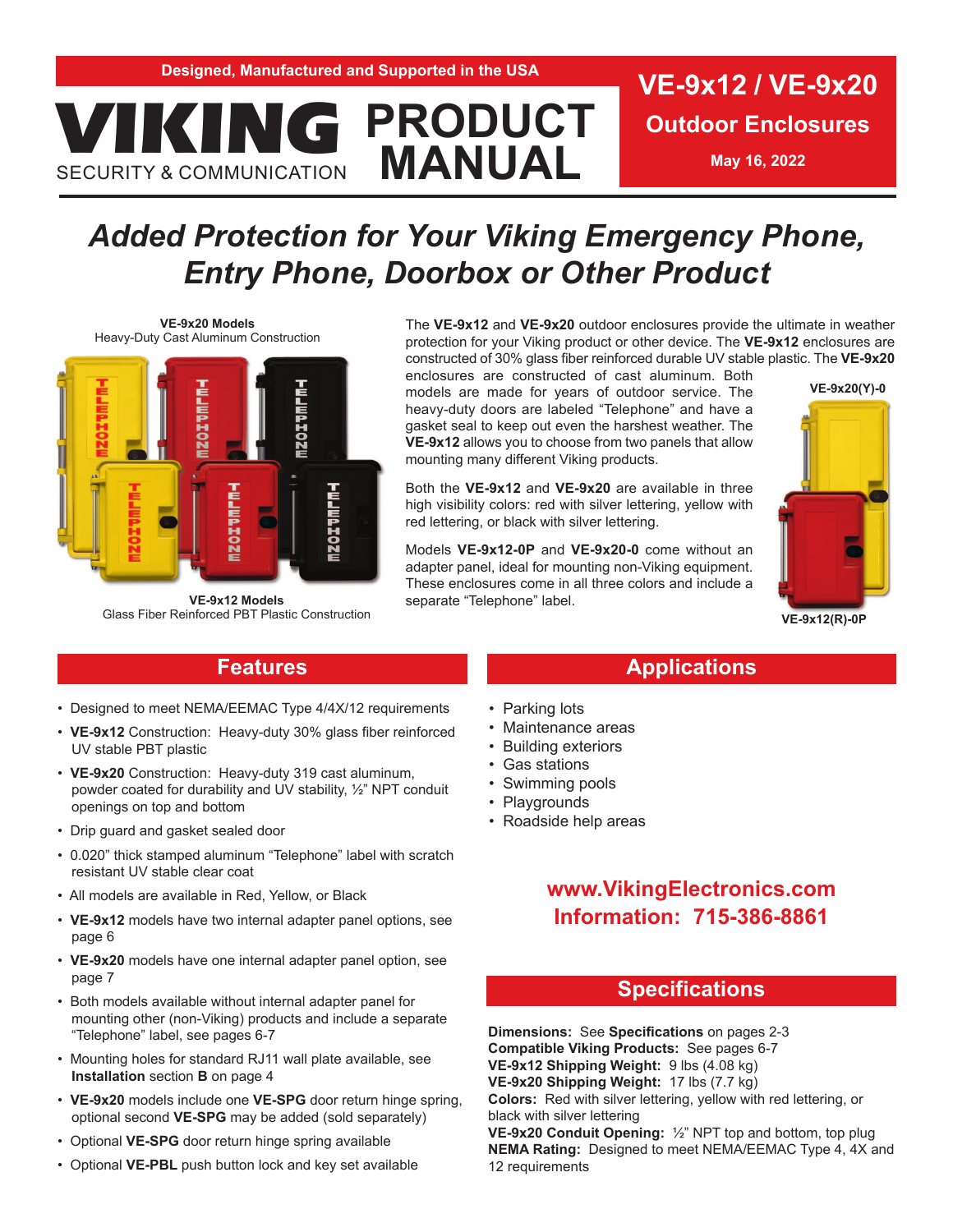### **A. VE-9x12 Box**

**Material:** Heavy-duty 30% glass fiber reinforced PBT UV stable plastic **Minimum Internal Clearance:** 5.75" x 10.0" x 6.75"

**\*Conduit Openings:** Conduit holes can be drilled where needed in the bottom of the chassis base

*\* Caution: When warm air comes in contact with cold surfaces, such as outside walls and conduits, it causes condensation. To prevent condensation and moisture from accumulating inside the VE-9x12 enclosure, always bring conduit into the bottom of the unit.*

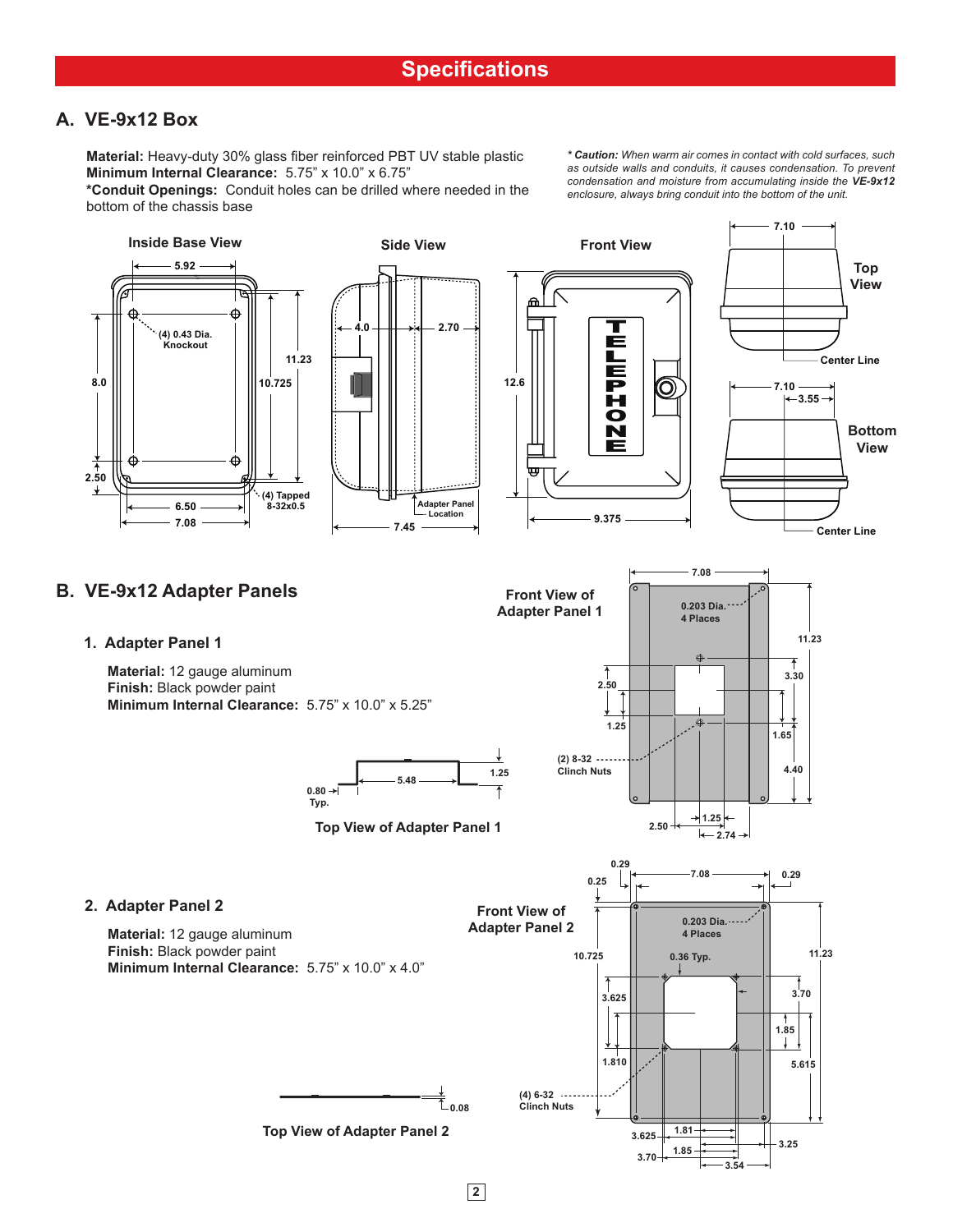### **C. VE-9x20 Box**

**Material:** Heavy-duty 319 cast aluminum construction **Finish:** Powder coated for durability and UV stability **Minimum Internal Clearance:** 5.75" x 17.25" x 6.75" **\*Conduit Openings:** ½" NPT conduit openings on top and bottom, top comes with ½" NPT plug

*\* Caution: When warm air comes in contact with cold surfaces, such as outside walls and conduits, it causes condensation. To prevent condensation and moisture from accumulating inside the VE-9x20 enclosure, always bring conduit into the bottom of the unit.*



**D. VE-9x20 Adapter Panel**

**Material:** 14 gauge stainless steel **Finish:** #4 brushed finish **Minimum Internal Clearance:** 5.75" x 17.25" x 4.0"

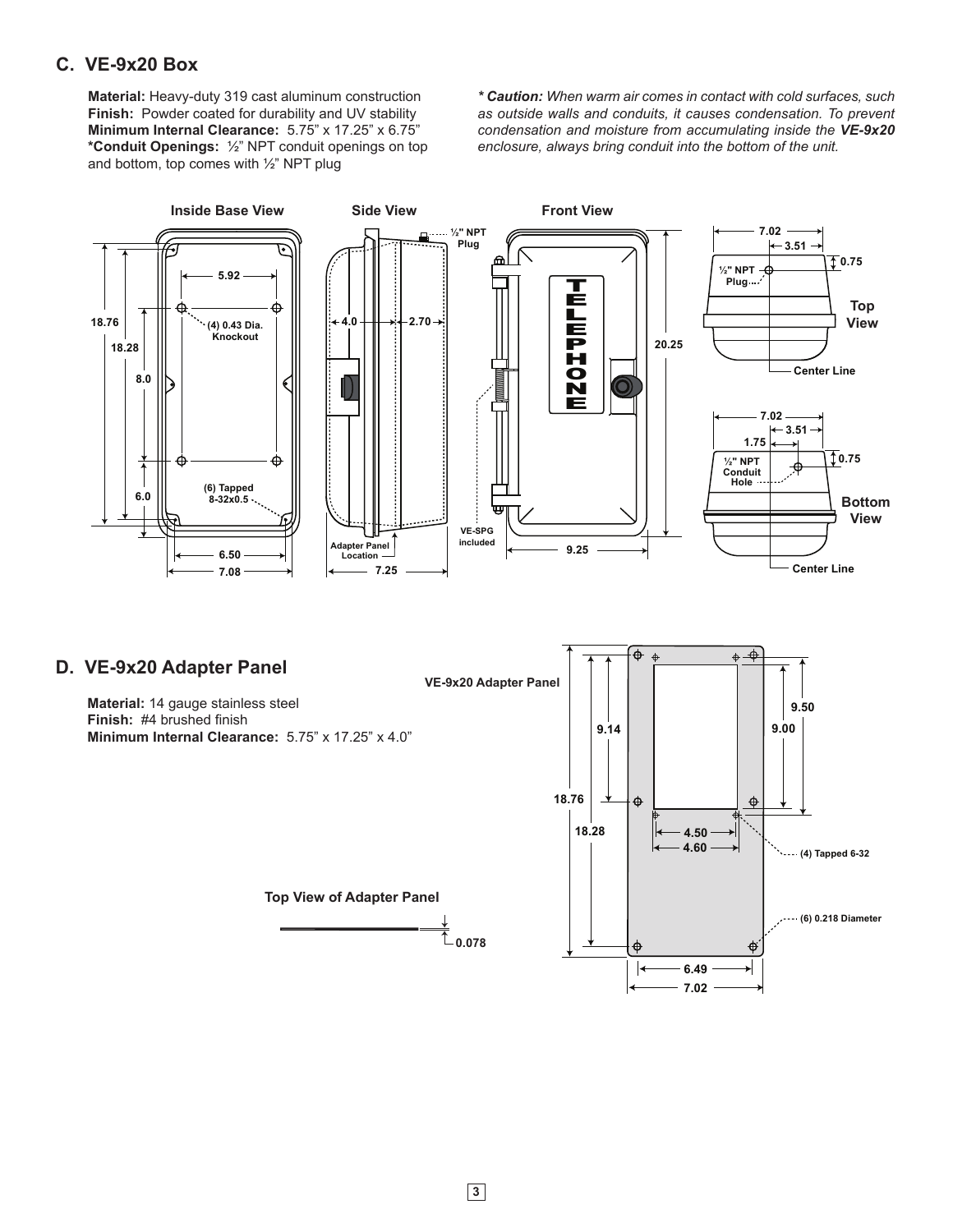### **A. Adhering the Optional "Telephone" Label on the VE-9x12-0P or VE-9x20-0**

|        | <b>Step 1</b> Clean the recessed area on the door cover with isopropol alcohol.                                                                                                            |  |  |  |  |  |
|--------|--------------------------------------------------------------------------------------------------------------------------------------------------------------------------------------------|--|--|--|--|--|
| Step 2 | A Make sure the outside edges of the "Telephone" label are not warped upward (re-form if necessary). Remove backing paper, then<br>firmly press label in recessed area on the front cover. |  |  |  |  |  |

### **B. Mounting to the VE-9x12(R/Y/B)-1P with an RJ11 Wall Plate**

| Step 1 | Mount the VE-9x12(R/Y/B)-1P to the wall, or surface desired, using the (4) corner mounting holes.               |  |  |  |  |
|--------|-----------------------------------------------------------------------------------------------------------------|--|--|--|--|
|        | <b>Step 2</b>   Run the conduit and wiring as appropriate.                                                      |  |  |  |  |
|        | <b>Step 3</b>   Attach adapter panel 1 using the (4) included 8-32 x 3/8 black cap screws.                      |  |  |  |  |
|        | <b>Step 4</b>   Attach a standard RJ11 wall plate (not included).                                               |  |  |  |  |
|        | <b>Step 5</b> Attach the compatible Viking product to the RJ11 wall plate (see page 6 for compatible products). |  |  |  |  |



### **C. Mounting to the VE-9x12(R/Y/B)-1P**

| Step 1 | Mount the VE-9x12(R/Y/B)-1P to the wall, or<br>surface desired, using the (4) corner mounting<br>holes.                                                                              |
|--------|--------------------------------------------------------------------------------------------------------------------------------------------------------------------------------------|
| Step 2 | Run the conduit and wiring as appropriate.                                                                                                                                           |
| Step 3 | Attach adapter panel 1 using the (4) included<br>8-32 x 3/8 black cap screws.                                                                                                        |
| Step 4 | Attach the compatible Viking product directly to<br>the adapter panel using the installation<br>instructions provided in the Product Manual (see<br>page 6 for compatible products). |

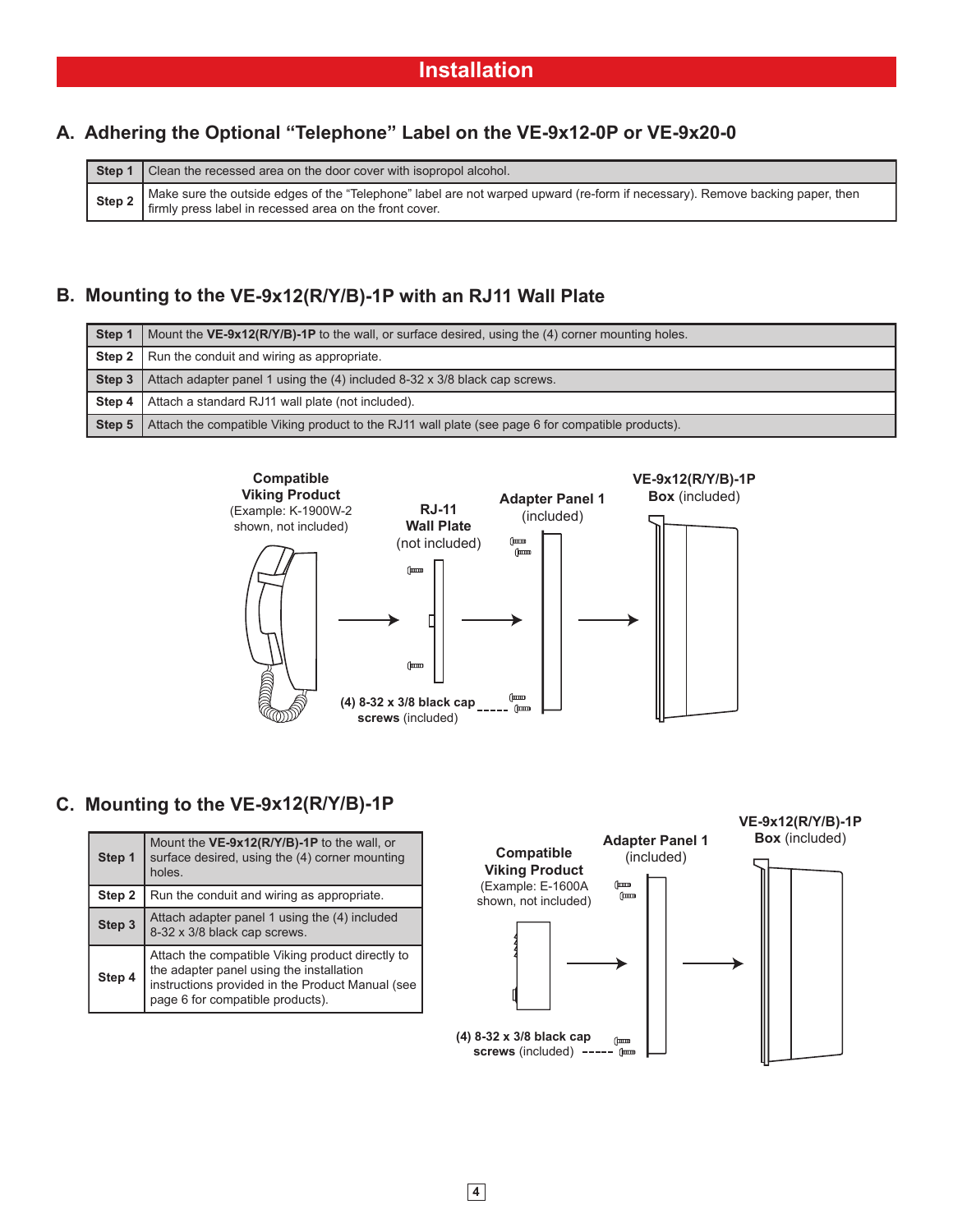### **E. Installing a Viking Panel Phone in the VE-9x20(R/Y/B)**

### **1. Mounting the Viking Panel Phone**

| Step 1 | Remove the adapter panel from the<br>VE-9x20(R/Y/B) using the included hex key.                                                   |  |  |  |  |  |
|--------|-----------------------------------------------------------------------------------------------------------------------------------|--|--|--|--|--|
| Step 2 | Mount the VE-9x20(R/Y/B) to the wall, or surface<br>desired, using the (4) corner mounting holes.                                 |  |  |  |  |  |
| Step 3 | Run the conduit and wiring as appropriate.                                                                                        |  |  |  |  |  |
| Step 4 | Attach adapter panel.                                                                                                             |  |  |  |  |  |
| Step 5 | Attach the Viking product directly to the adapter<br>panel using the installation instructions provided in<br>the Product Manual. |  |  |  |  |  |





**screws** (included)

### **2. Adjusting the Armored Cable**

| Step 1 | Loosen the 6-32 nut on the back of the panel                                                                                                                                                                                                       |
|--------|----------------------------------------------------------------------------------------------------------------------------------------------------------------------------------------------------------------------------------------------------|
|        | phone.                                                                                                                                                                                                                                             |
| Step 2 | Loosen the brass collar set screw on the back of<br>the panel phone using the 3/32 hex key<br>included with the panel phone.                                                                                                                       |
| Step 3 | Pull the armored cable through to the desired<br>length, making sure the cable length is short<br>enough that the door of the VE-9x20(R/Y/B) will<br>not close on the cable. The extra cable length<br>will easily store behind the adapter panel. |
|        | Tighten the brass collar and the 6-32 nut.                                                                                                                                                                                                         |



### **F. Optional VE-PBL Push Button Lock**

An optional **VE-PBL** lock and key set is available if you choose to keep your **VE-Series** phone box locked. Please contact your distributor for pricing and availability.

### **G. Optional VE-SPG Door Return Hinge Spring**

An optional **VE-SPG** door return hinge spring is available to assure the door is closed after use. Please contact your distributor for pricing and availability.

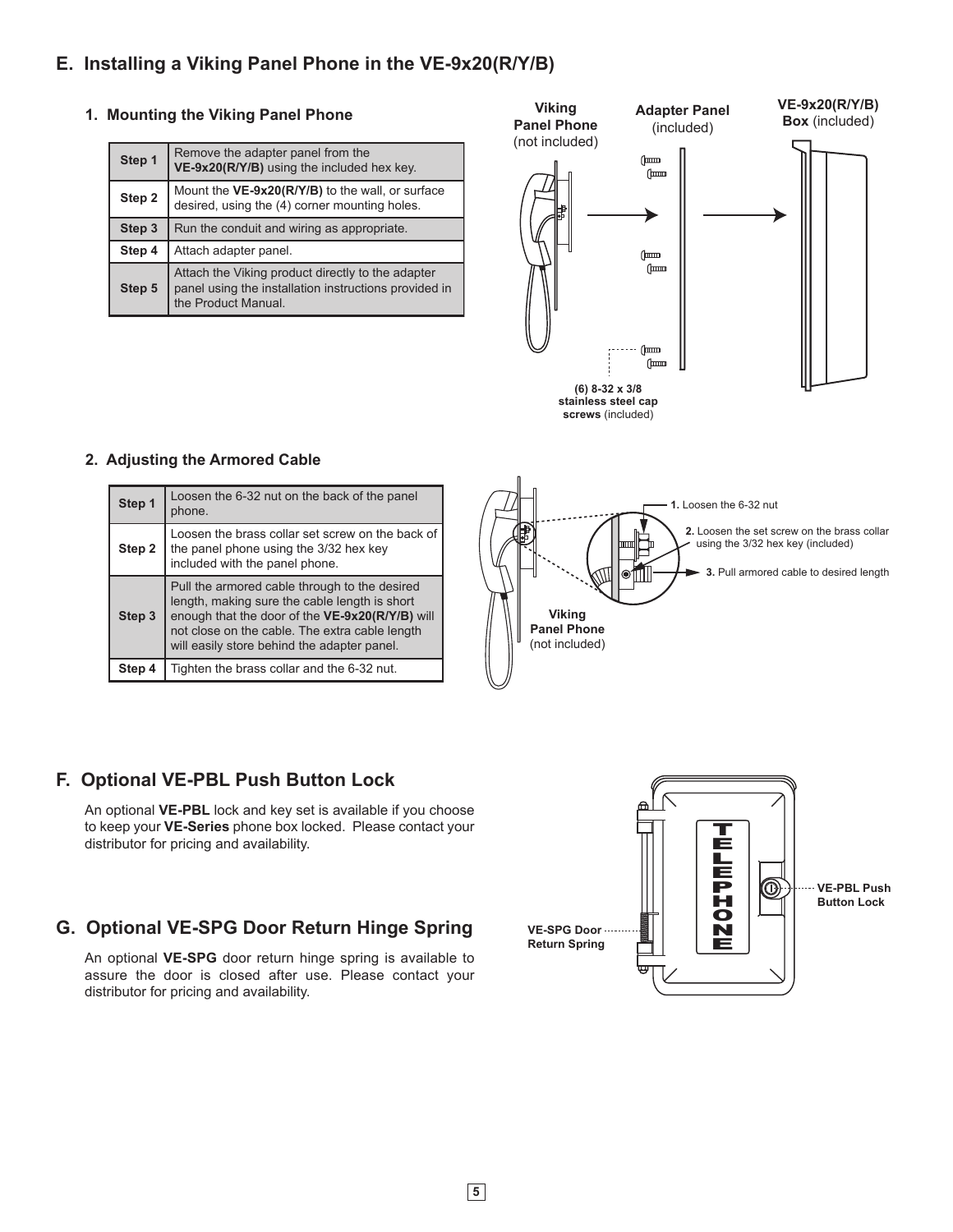### **Understanding VE-9x12 Model Numbers**



#### **Size of the Enclosure A**

**9x12 =** Measures approximately 9" wide x 12" tall

#### **Color of the Enclosure B**

- **R =** Red with silver lettering
- **Y =** Yellow with red lettering
- **B =** Black with silver lettering

#### **Internal Panel**   $\overline{\mathbf{C}}$

- **1 =** Panel 1 included, see page 2
- **2 =** Panel 2 included, see page 2
- **0 =** No internal panel included



**P =** Glass fiber reinforced plastic

### **Viking Products Compatible with VE-9x12**

| Compatible<br><b>Viking Product</b> | <b>Product Description</b>                        | <b>Model</b>   | Color | Panel          | Compatible<br><b>Viking Product</b> | <b>Product Description</b>                            | <b>Model</b>    | <b>Color</b> | Panel          |
|-------------------------------------|---------------------------------------------------|----------------|-------|----------------|-------------------------------------|-------------------------------------------------------|-----------------|--------------|----------------|
| E-10A                               | Analog speaker phone, black finish                | VE-9x12        | R/Y/B | $\overline{2}$ | E-1600-RD-IP                        | VoIP compact emergency phone, red                     | VE-9x12         | R/Y/B        | $\mathbf{1}$   |
| E-10A-EWP                           | Analog speaker phone with EWP, black finish       | VE-9x12        | R/Y/B | $\overline{2}$ | E-1600-RD-IPEWP                     | VoIP compact emergency phone with EWP, red            | <b>VE-9x12</b>  | R/Y/B        | $\overline{1}$ |
| E-10-IP                             | VoIP speaker phone, black finish                  | VE-9x12        | R/Y/B | $\overline{2}$ | E-1600-SSA                          | Analog compact emergency phone, stainless             | VE-9x12         | R/Y/B        | $\mathbf{1}$   |
| E-10-IP-EWP                         | VoIP speaker phone with EWP, black finish         | VE-9x12        | R/Y/B | $\overline{2}$ | <b>E-1600-SSA-EWP</b>               | Analog compact emergency phone with EWP, stainless    | VE-9x12         | R/Y/B        | $\overline{1}$ |
| E-1600-03B                          | Analog emergency phone, stainless                 | <b>VE-9x12</b> | R/Y/B | $\mathbf{1}$   | E-1600-SS-IP                        | VoIP compact emergency phone, stainless               | VE-9x12         | R/Y/B        | $\mathbf{1}$   |
| E-1600-03B-EWP                      | Analog emergency phone with EWP, stainless        | VE-9x12        | R/Y/B | $\mathbf{1}$   | E-1600-SS-IPEWP                     | VoIP compact emergency phone with EWP, stainless      | VE-9x12         | R/Y/B        | $\mathbf{1}$   |
| E-1600-03-IP                        | VoIP emergency phone, stainless                   | VE-9x12        | R/Y/B | 1              | E-1600-YLA                          | Analog compact emergency phone, yellow                | VE-9x12         | R/Y/B        | $\overline{1}$ |
| E-1600-03-IPEWP                     | VoIP emergency phone with EWP, stainless          | <b>VE-9x12</b> | R/Y/B | $\mathbf{1}$   | E-1600-YLA-EWP                      | Analog compact emergency phone with EWP, yellow       | VE-9x12         | R/Y/B        | $\mathbf{1}$   |
| E-1600-20A                          | Analog emergency phone with 2 buttons             | VE-9x12        | R/Y/B | $\overline{2}$ | E-1600-YL-IP                        | VoIP compact emergency phone, yellow                  | VE-9x12         | R/Y/B        | $\mathbf{1}$   |
| E-1600-20A-EWP                      | Analog emergency phone with 2 buttons and EWP     | VE-9x12        | R/Y/B | $\overline{2}$ | E-1600-YL-IPEWP                     | VoIP compact emergency phone with EWP, yellow         | VE-9x12         | R/Y/B        | $\overline{1}$ |
| E-1600-20-IP                        | VoIP emergency phone with 2 buttons               | VE-9x12        | R/Y/B | $\overline{2}$ | E-20B                               | Analog speaker phone                                  | VE-9x12         | R/Y/B        | $\overline{1}$ |
| E-1600-20-IPEWP                     | VoIP emergency phone with 2 buttons and EWP       | <b>VE-9x12</b> | R/Y/B | $\overline{2}$ | E-20B-EWP                           | Analog speaker phone with EWP                         | VE-9x12         | R/Y/B        | $\overline{1}$ |
| E-1600-30A                          | Analog emergency phone, stainless                 | VE-9x12        | R/Y/B | $\overline{2}$ | E-20-IP                             | VoIP speaker phone                                    | VE-9x12         | R/Y/B        | $\mathbf{1}$   |
| E-1600-30A-EWP                      | Analog emergency phone with EWP, stainless        | VE-9x12        | R/Y/B | $\overline{2}$ | E-20-IP-EWP                         | VoIP speaker phone with EWP                           | VE-9x12         | R/Y/B        | $\overline{1}$ |
| E-1600-30-IP                        | VoIP emergency phone, stainless                   | <b>VE-9x12</b> | R/Y/B | $\overline{2}$ | <b>E-20TF-IP</b>                    | VoIP touch-free entry phone, plastic chassis          | <b>VE-9x12</b>  | R/Y/B        | $\mathbf{1}$   |
| E-1600-30-IPEWP                     | VoIP emergency phone with EWP, stainless          | VE-9x12        | R/Y/B | $\overline{2}$ | E-20TF-IP-EWP                       | VoIP touch-free entry phone with EWP, plastic chassis | VE-9x12         | R/Y/B        | $\overline{1}$ |
| E-1600-40A                          | Analog emergency phone, red with no text          | VE-9x12        | R/Y/B | 1              | $E-30$                              | Analog speaker phone with dialer, stainless           | VE-9x12         | R/Y/B        | $\overline{2}$ |
| E-1600-40A-EWP                      | Analog emergency phone with EWP, red with no text | <b>VE-9x12</b> | R/Y/B | $\mathbf{1}$   | <b>E-30-EWP</b>                     | Analog speaker phone with EWP, stainless              | VE-9x12         | R/Y/B        | $\overline{2}$ |
| E-1600-40-IP                        | VoIP emergency phone, red with no text            | VE-9x12        | R/Y/B | 1              | E-30-IP                             | VoIP speaker phone with dialer, stainless             | VE-9x12         | R/Y/B        | $\overline{2}$ |
| E-1600-40-IPEWP                     | VoIP emergency phone with EWP, red with no text   | VE-9x12        | R/Y/B | $\mathbf{1}$   | E-30-IP-EWP                         | VoIP speaker phone with EWP, stainless                | VE-9x12         | R/Y/B        | $\overline{2}$ |
| E-1600-45A                          | Analog emergency phone, yellow                    | VE-9x12        | R/Y/B | 1              | E-30-PT                             | Analog push-to-talk speaker phone, stainless          | VE-9x12         | R/Y/B        | $\overline{2}$ |
| E-1600-45A-EWP                      | Analog emergency phone with EWP, yellow           | VE-9x12        | R/Y/B | $\mathbf{1}$   | <b>E-30TF-IP</b>                    | VoIP touch-free entry phone, stainless steel          | VE-9x12         | R/Y/B        | $\overline{2}$ |
| E-1600-45-IP                        | VoIP emergency phone, yellow                      | VE-9x12        | R/Y/B | $\mathbf{1}$   | E-30TF-IP-EWP                       | VoIP touch-free entry phone with EWP, stainless       | VE-9x12         | R/Y/B        | $\overline{2}$ |
| E-1600-45-IPEWP                     | VoIP emergency phone with EWP, yellow             | VE-9x12        | R/Y/B | $\mathbf{1}$   | $E-35$                              | Analog speaker phone with camera, stainless           | <b>VE-9x12</b>  | R/Y/B        | $\overline{2}$ |
| E-1600-60A                          | Analog "POLICE" emergency phone, blue             | VE-9x12        | R/Y/B | $\mathbf{1}$   | <b>E-35-EWP</b>                     | Analog speaker phone with camera and EWP, stainless   | <b>VE-9x12</b>  | R/Y/B        | $\overline{2}$ |
| E-1600-60A-EWP                      | Analog "POLICE" emergency phone with EWP, blue    | VE-9x12        | R/Y/B | $\mathbf{1}$   | $E-35-IP$                           | VoIP speaker phone with dialer, stainless steel       | VE-9x12         | R/Y/B        | $\overline{2}$ |
| E-1600-60-IP                        | VoIP "POLICE" emergency phone, blue               | VE-9x12        | R/Y/B | 1              | E-35-IP-EWP                         | VoIP speaker phone with camera and EWP, stainless     | VE-9x12         | R/Y/B        | $\overline{2}$ |
| E-1600-60-IPEWP                     | VoIP "POLICE" emergency phone with EWP, blue      | VE-9x12        | R/Y/B | $\mathbf{1}$   | E-60 Series                         | Analog double-gang speaker phones                     | VE-9x12         | R/Y/B        | $\overline{2}$ |
| E-1600-65A                          | Analog emergency phone, blue                      | VE-9x12        | R/Y/B | 1              | E-60-EWP Series                     | Analog double-gang speaker phones with EWP            | VE-9x12         | R/Y/B        | $\overline{2}$ |
| E-1600-65A-EWP                      | Analog emergency phone with EWP, blue             | VE-9x12        | R/Y/B | $\mathbf{1}$   | E-60-IP Series                      | VoIP double-gang speaker phones                       | <b>VE-9x12</b>  | R/Y/B        | $\overline{2}$ |
| E-1600-65-IP                        | VoIP emergency phone, blue                        | VE-9x12        | R/Y/B | 1              | E-60-IP-EWP Series                  | VoIP double-gang speaker phones with EWP              | VE-9x12         | R/Y/B        | $\overline{2}$ |
| E-1600-65-IPEWP                     | VoIP emergency phone with EWP, blue               | VE-9x12        | R/Y/B | $\mathbf 1$    | E-65 Series                         | Analog double-gang speaker phones with video          | VE-9x12         | R/Y/B        | $\overline{2}$ |
| E-1600A                             | Analog emergency phone, red                       | VE-9x12        | R/Y/B | $\mathbf{1}$   | E-65-EWP Series                     | Analog speaker phones with video and EWP              | VE-9x12         | R/Y/B        | $\overline{2}$ |
| E-1600A-EWP                         | Analog emergency phone with EWP, red              | VE-9x12        | R/Y/B | $\mathbf{1}$   | E-70 Series                         | Analog speaker phones with proximity reader           | <b>VE-9x12</b>  | R/Y/B        | $\overline{2}$ |
| E-1600-BKA                          | Analog compact emergency phone, black             | VE-9x12        | R/Y/B | $\mathbf{1}$   | E-70-EWP Series                     | Analog speaker phones with proximity reader and EWP   | VE-9x12         | R/Y/B        | 2              |
| E-1600-BKA-EWP                      | Analog compact emergency phone with EWP, black    | VE-9x12        | R/Y/B | $\mathbf{1}$   | E-75 Series                         | Analog phones with video and proximity reader         | VE-9x12         | R/Y/B        | $\overline{2}$ |
| E-1600-BK-IP                        | VoIP compact emergency phone, black               | VE-9x12        | R/Y/B | 1              | E-75-EWP Series                     | Analog phones with video, proximity reader, and EWP   | VE-9x12         | R/Y/B        | $\overline{2}$ |
| E-1600-BK-IPEWP                     | VoIP compact emergency phone with EWP, black      | VE-9x12        | R/Y/B | $\mathbf{1}$   | K-1500P-W                           | Wall phone with ringer, red                           | <b>VE-9x12</b>  | R/Y/B        | $\mathbf{1}$   |
| E-1600-BLA                          | Analog compact emergency phone, blue              | VE-9x12        | R/Y/B | 1              | K-1500P-W ASH                       | Wall phone with ringer, ash                           | VE-9x12         | R/Y/B        | $\mathbf{1}$   |
| E-1600-BLA-EWP                      | Analog compact emergency phone with EWP, blue     | VE-9x12        | R/Y/B | $\mathbf{1}$   | K-1900W-2                           | Analog hot-line wall phone, red                       | VE-9x12         | R/Y/B        | $\overline{1}$ |
| E-1600-BL-IP                        | VoIP compact emergency phone, blue                | $VE-9x12$      | R/Y/B | 1              | K-1900W-2 ASH                       | Analog hot-line wall phone, ash                       | VE-9x12         | R/Y/B        | $\overline{1}$ |
| E-1600-BL-IPEWP                     | VoIP compact emergency phone with EWP, blue       | VE-9x12        | R/Y/B | $\overline{1}$ | K-1900W-IP                          | VoIP hot-line wall phone, red                         | VE-9x12 R/Y/B   |              | $\overline{1}$ |
| E-1600-BLPA                         | Analog compact "POLICE" emergency phone, blue     | VE-9x12        | R/Y/B | $\mathbf{1}$   | K-1900W-IP ASH                      | VoIP hot-line wall phone, ash                         | VE-9x12   R/Y/B |              | $\overline{1}$ |
| E-1600-BLPA-EWP                     | Analog "POLICE" emergency phone with EWP, blue    | VE-9x12        | R/Y/B | $\mathbf{1}$   | W-1000                              | Handsfree doorbox, black finish                       | VE-9x12   R/Y/B |              | $\overline{2}$ |
| E-1600-BLP-IP                       | VoIP compact "POLICE" emergency phone, blue       | VE-9x12        | R/Y/B | 1              | W-1000                              | Handsfree doorbox with EWP, black finish              | VE-9x12         | R/Y/B        | $\overline{2}$ |
| E-1600-BLPIPEWP                     | VoIP emergency "POLICE" phone with EWP, blue      | VE-9x12        | R/Y/B | $\mathbf{1}$   | W-2000A                             | Handsfree doorbox, plastic chassis                    | VE-9x12 R/Y/B   |              | $\overline{1}$ |
| E-1600-IP                           | VoIP emergency phone, red                         | VE-9x12        | R/Y/B | 1              | W-2000A-EWP                         | Handsfree doorbox with EWP, plastic chassis           | VE-9x12         | R/Y/B        | $\overline{1}$ |
| E-1600-IP-EWP                       | VoIP emergency phone with EWP, red                | VE-9x12        | R/Y/B | $\mathbf{1}$   | W-3000                              | Handsfree doorbox, stainless steel                    | VE-9x12         | R/Y/B        | $\overline{2}$ |
| E-1600-RDA                          | Analog compact emergency phone, red               | VE-9x12        | R/Y/B |                | W-3000                              | Handsfree doorbox with EWP, stainless steel           | VE-9x12         | R/Y/B        | $\overline{2}$ |
| E-1600-RDA-EWP                      | Analog compact emergency phone with EWP, red      | VE-9x12        | R/Y/B |                |                                     |                                                       |                 |              |                |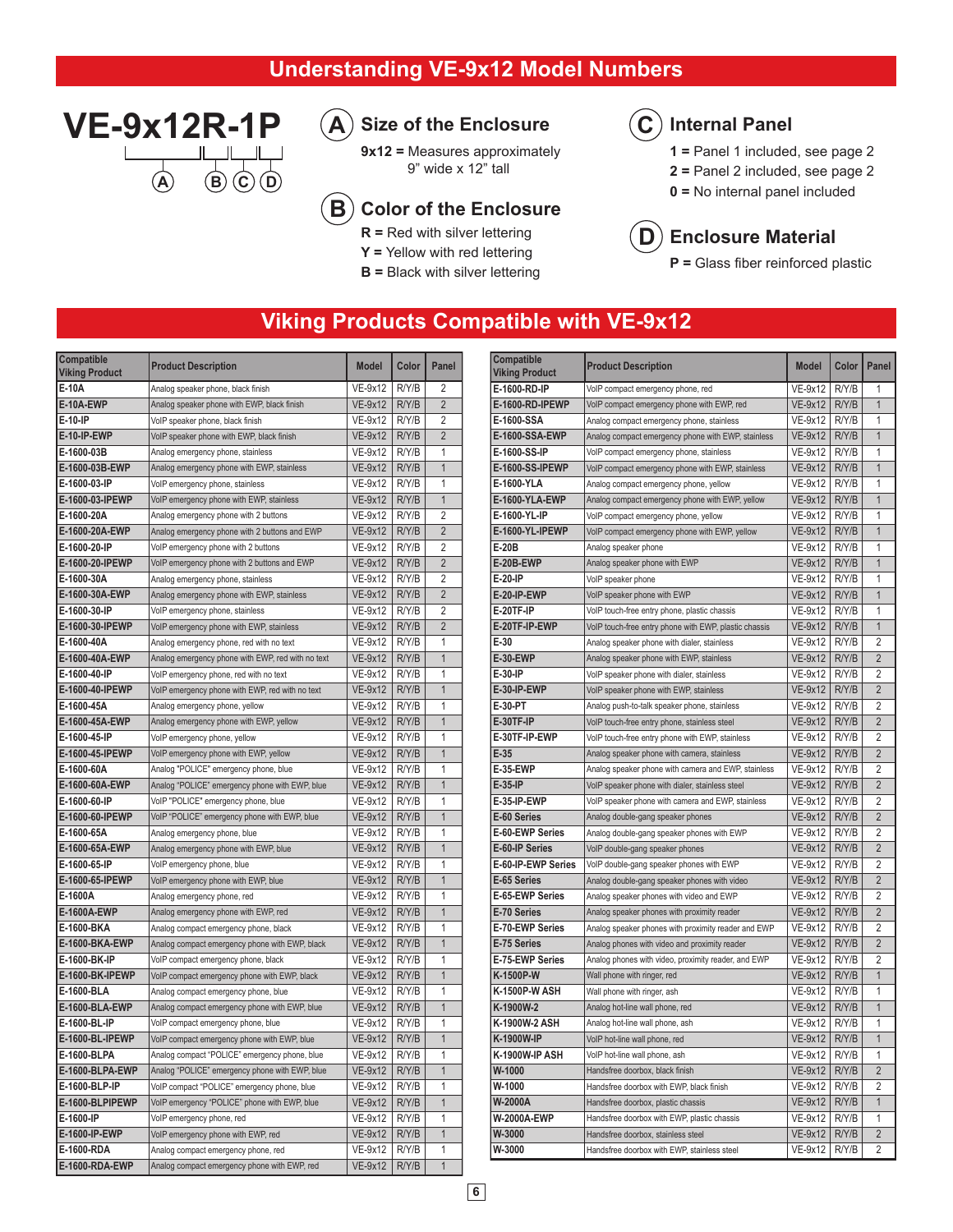



9" wide x 20" tall

**R =** Red with silver lettering

**Y =** Yellow with red lettering

**B =** Black with silver lettering



**[blank] =** Standard panel included, see page 3 **0 =** No internal panel included

### **Viking Products Compatible with VE-9x20**

| <b>Compatible Viking Product</b> | <b>Product Description</b>                  | <b>Enclosure Model</b> | <b>Color</b> |
|----------------------------------|---------------------------------------------|------------------------|--------------|
| K-1500-7                         | Analog no-dial panel phone                  | <b>VE-9x20</b>         | R/Y/B        |
| K-1900-7                         | Analog hot-line panel phone                 | $VE-9x20$              | R/Y/B        |
| K-1900-712L                      | Analog hot-line panel phone                 | $VE-9x20$              |              |
| K-1900-712L-EWP                  | Analog hot-line panel phone                 | $VE-9x20$              | R/Y/B        |
| K-1900-712L-IP                   | VoIP panel phone with dialer                | $VE-9x20$              | R/Y/B        |
| K-1900712LIPEWP                  | VoIP panel phone with dialer                | $VE-9x20$              | R/Y/B        |
| K-1900-7-EWP                     | Analog hot-line panel phone                 | $VE-9x20$              | R/Y/B        |
| K-1900-7-IP                      | VoIP panel phone with dialer                | $VE-9x20$              | R/Y/B        |
| K-1900-7-IP-EWP                  | VoIP panel phone with dialer                | $VE-9x20$              | R/Y/B        |
| K-1900-8                         | Analog panel phone with keypad              | <b>VE-9x20</b>         | R/Y/B        |
| K-1900-812L                      | Analog panel phone with keypad              | $VE-9x20$              | R/Y/B        |
| K-1900-812L-EWP                  | Analog panel phone with keypad              | $VE-9x20$              | R/Y/B        |
| K-1900-812L-IP                   | VoIP panel phone with built-in entry system | <b>VE-9x20</b>         | R/Y/B        |
| K-1900812LIPEWP                  | VoIP panel phone with built-in entry system | <b>VE-9x20</b>         | R/Y/B        |
| K-1900-8-EWP                     | Analog panel phone with keypad              | <b>VE-9x20</b>         | R/Y/B        |
| K-1900-8-IP                      | VoIP panel phone with built-in entry system | <b>VE-9x20</b>         | R/Y/B        |
| K-1900-8-IP-EWP                  | VoIP panel phone with built-in entry system | <b>VE-9x20</b>         | R/Y/B        |